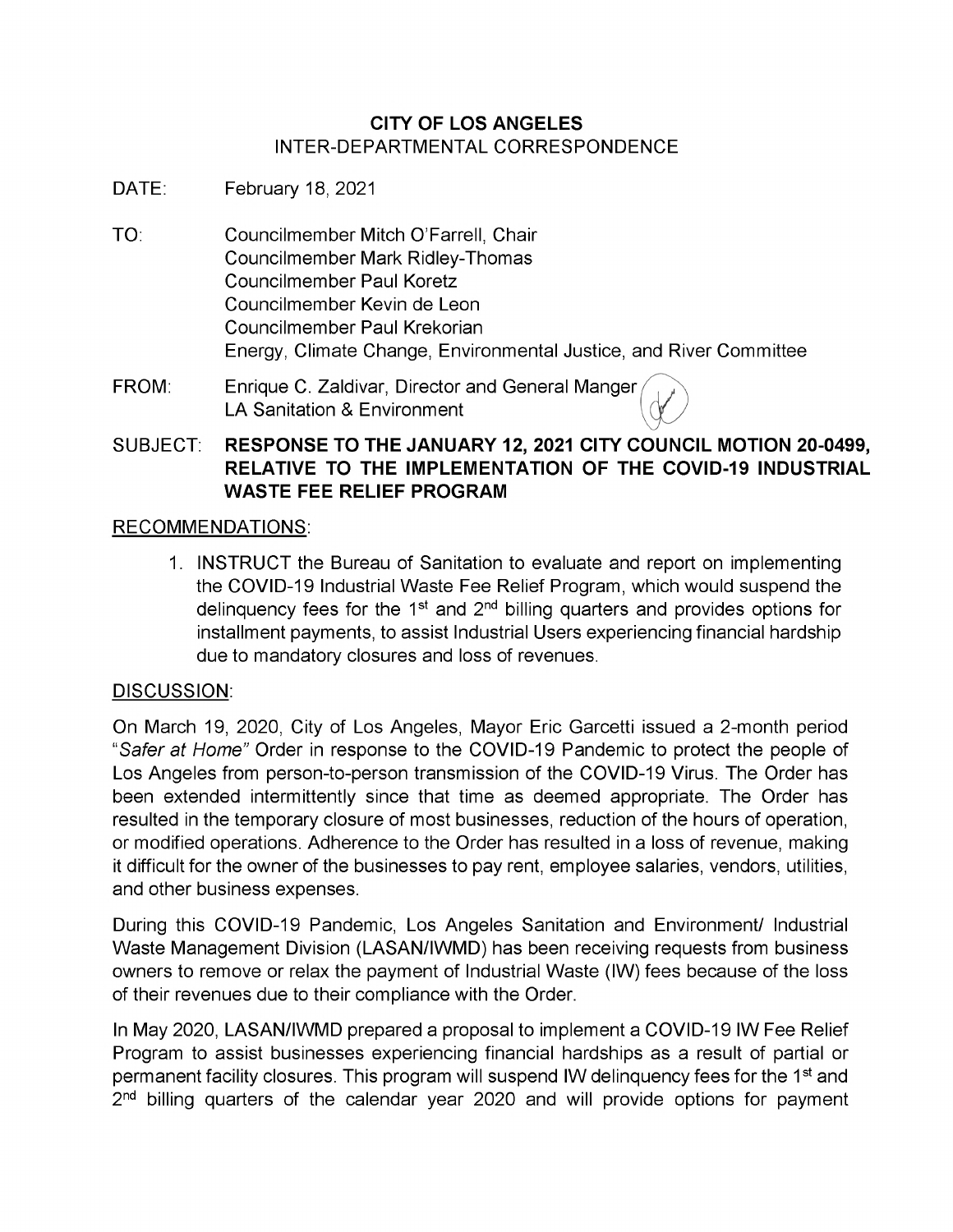installments. LASAN/IWMD aims to help businesses struggling with declining revenues during this challenging time. The delinquency fees are penalty fees for IW fees that are not paid by the delinquent date. The delinquency fees, together with the unpaid principal balance, are added and carried over to the next quarter's invoice.

LASAN/IWMD recommended the inclusion of the COVID-19 IW Fee Relief Proposal as a component of the Economic and Workforce Development Department (EWDD) Report back to the Council File Number: 20-0499 (Council File Title: Coronavirus/Safer at Home/ Food and Beverage Industry Operations/Streamline City Process and Approvals). On December 8, 2020, the Council Committee on Economic Development approved EWDD's Report and included the approved Report for adoption by the Los Angeles City Council in a meeting that was held on January 12, 2020.

# IWMD Implementation of COVID-19 IW Fee Relief Program

LASAN/IWMD administers the City's EPA-approved Pretreatment Program in accordance with the City's Industrial Waste Control Ordinance (LAMC 64.30) by regulating, monitoring, and controlling the industrial wastewater discharges. IWMD has approximately 14,500 active IW permits issued to industrial/commercial businesses (Industrial Users  $-$  IU's), which allow the discharge of the industrial wastewater to the City's wastewater collection system. The annual revenue associated with the Pretreatment Program services are recovered through the administration of Industrial Waste Fees assessed to the IU. As shown in Table 1, cost recovery has been affected because of a 17% increase in the number of delinquent accounts in FY 19/20 as compared to FY 18/19.

| Fiscal<br>Year | No. of<br><b>Invoices</b> | No. of<br>Delinquent<br>Invoices | % Increase of<br><b>Delinquent Invoices</b><br>from Previous FY | <b>IW Fees Annual</b><br>Revenue |
|----------------|---------------------------|----------------------------------|-----------------------------------------------------------------|----------------------------------|
| 19/20          | 58,480                    | 13,745                           | 17%                                                             | \$20,185,379.47                  |
| 18/19          | 59,436                    | 11,720                           | 9%                                                              | \$18,632,208.13                  |
| 17/18          | 58,927                    | 10,764                           | $-1%$                                                           | \$17,221,000.55                  |
| 16/17          | 59,678                    | 10,856                           | $-5%$                                                           | \$19,606,641.46                  |

| Table 1 – IW Fees Annual Revenue and Delinquent Invoices |
|----------------------------------------------------------|
|----------------------------------------------------------|

#### Removal of the Delinquency Fees for 1<sup>st</sup> and 2<sup>nd</sup> Billing Quarters of 2020 I.

The COVID-19 IW Fee Relief Program will allow IWMD to waive a total of \$161,339.62 in delinquency fees assessed to 7,657 invoices for 5,444 IW permits for the 1<sup>st</sup> and 2<sup>nd</sup> quarters of the 2020 calendar year.

To date, 9% (509 of the 5,444 permits) of IUs have terminated their permits.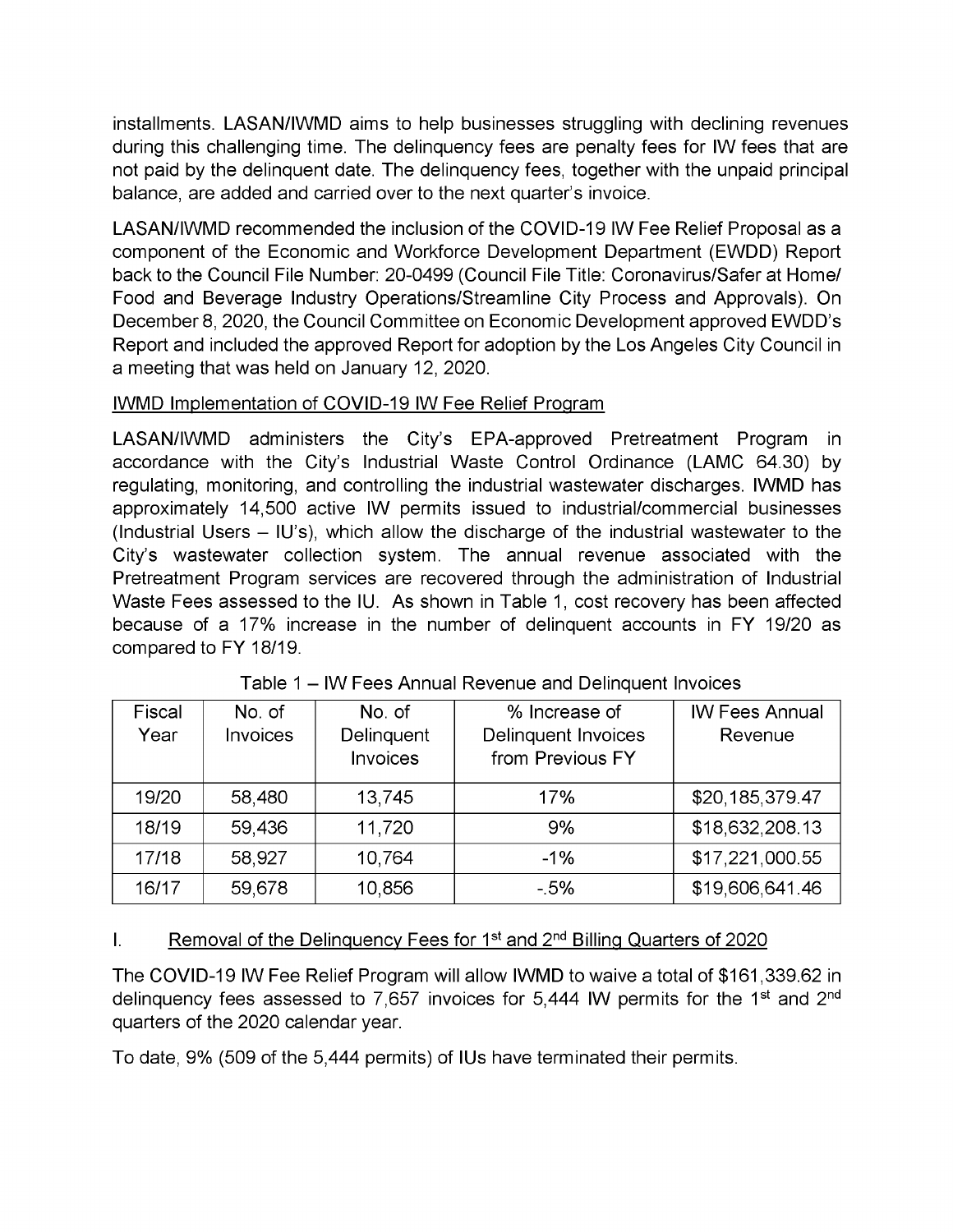| QTR for        | Regular Invoices |         |                   | <b>Delinquent Invoices</b> |                    |             |
|----------------|------------------|---------|-------------------|----------------------------|--------------------|-------------|
| Cal            | No of            | Total   | Previous          | No of                      | Unpaid             | Delinquency |
| Year           | <b>Invoices</b>  | Amount  | <b>QTR Unpaid</b> | <b>Invoices</b>            | <b>Balance</b>     | Fees        |
|                |                  |         | <b>Balance</b>    |                            | Assessed           |             |
|                |                  |         | Included in       |                            | Delinquency        |             |
|                |                  |         | the Total         |                            | Fee                |             |
|                |                  |         | Amount            |                            |                    |             |
| 1              | 14,403           | \$7.4 M | \$2.1 M           | 4,424                      | \$2.8 M            | \$85,557.87 |
| $\overline{2}$ | 14,690           | \$7.2 M | \$2.4 M           | 3,233                      | \$2.9 <sub>M</sub> | \$75,781.75 |
| <b>TOTALS</b>  |                  |         | 7,657             | \$5.7 <sub>M</sub>         | \$161,339.62       |             |

| Table 2 – Industrial Waste Fee Invoices for 1 <sup>st</sup> and 2 <sup>nd</sup> Qtrs of Calendar Year 2020 |  |  |
|------------------------------------------------------------------------------------------------------------|--|--|
|                                                                                                            |  |  |

As shown in Table 2, in the 1<sup>st</sup> quarter of the calendar year 2020, 14,403 IW invoices totaling \$7.4M were generated on 3/15/20. The total amount of \$7.4M includes a \$2.1M unpaid balance of 2,498 invoices from the previous  $4<sup>th</sup>$  quarter billing of calendar year 2019. On 5/8/20, 4,424 IW delinquency invoices (\$2.8 M) were generated and of the \$2.8M, \$85,557.87 in delinquency fees were assessed.

In the 2nd quarter of 2020, 14,690 IW invoices totaling \$7.2M were generated on 6/15/20. Included in the total invoiced amount of \$7.2M is \$2.4M that is the unpaid balance for the 1st quarter from 3,422 IW invoices. When the delinquent invoices for the 2nd quarter were generated on 8/13/20, 3,233 IW invoices (\$2.9M) were unpaid and assessed a total of \$75,781.75 in delinquency fees.

LASAN/IWMD continues to receive requests from businesses to waive IW delinquency fees. IWMD has a policy in place to grant their requests of waiving the IW delinquency fee for reasonable causes including disruption of business income. Based on the Businesses' good account history of not having been delinquent for the last 8 billing periods (2 years), their request may be granted. As of January 2021, approximately 20% of the IW delinguency fees for the  $1<sup>st</sup>$  and  $2<sup>nd</sup>$  billing quarters in 2020 have been waived, including permits that have been terminated.

Payment Plan Program II.

The LASAN/IWMD Payment Plan Program that was implemented allows the IU's to pay their outstanding IW fees on a monthly basis without accruing any penalty. During the COVID-19 Pandemic, IWMD is working with IU's that request payment plans based on the IU's needs for lower payments and extending the payment period to 36 months based on the account balance.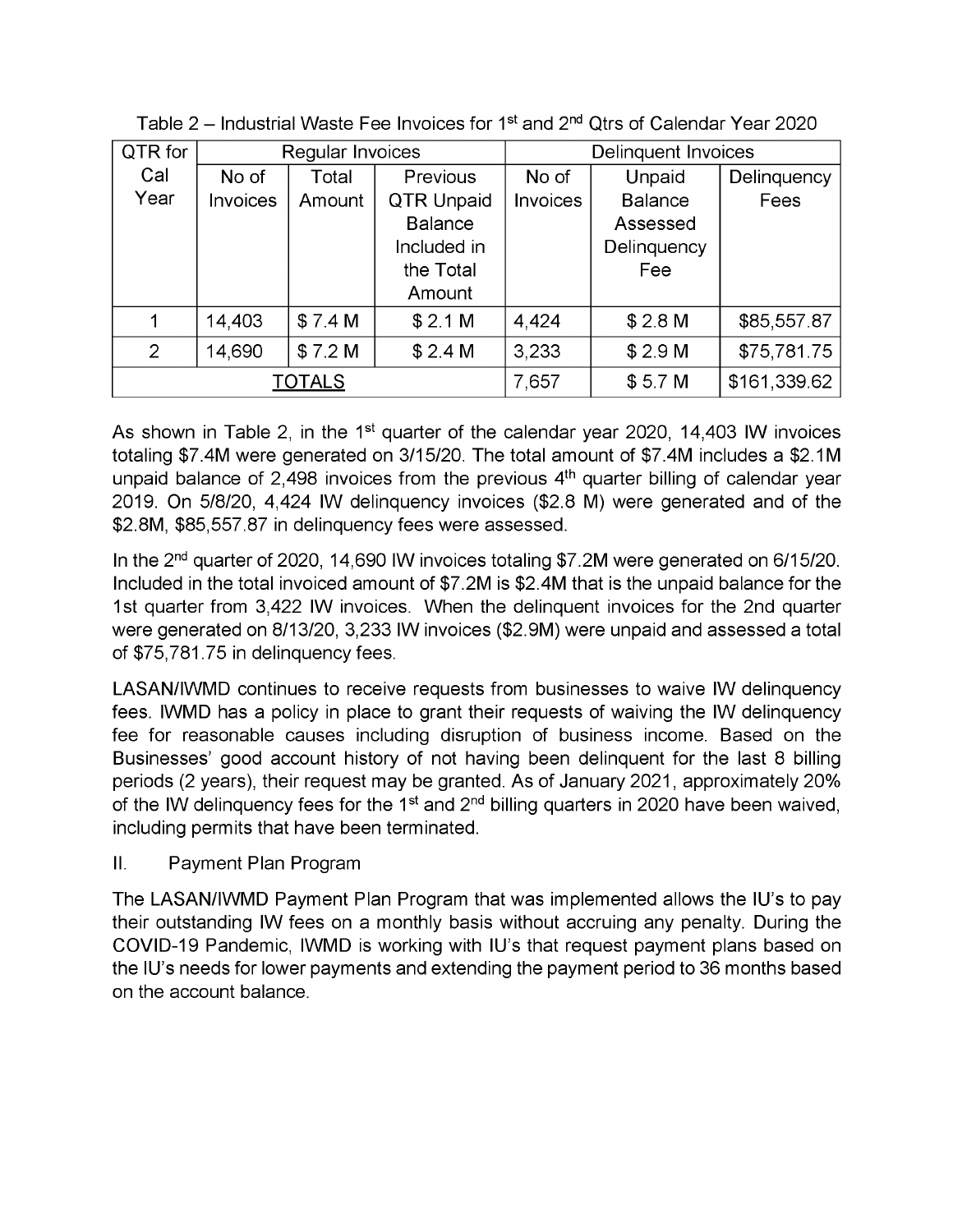| <b>Fiscal Year</b> | No of Permits | Amount in<br>Payment Plan | <b>Amount Paid</b> | <b>Balance</b> |
|--------------------|---------------|---------------------------|--------------------|----------------|
| 20/21 to<br>date   | 11            | \$55,330.17               | \$4,735.84         | \$50,594.33    |
| 19/20              | 20            | \$148,930.06              | \$70,026.90        | \$78,903.16    |
| 18/19              | 10            | \$122,643.80              | \$94,941.68        | \$27,702.12    |

Table 3 - Payment Plan Program Collections

Table 3 shows the collection amounts for the IU's that are in the payment plan program. To date, the collection rates for FY 18/19, FY 19/20 and FY 20/21 are 77%, 47%, and 9%, respectively.

# Schedule for Implementation

LASAN is reprogramming the billing software to waive the delinquency fees for the 1<sup>st</sup> and 2<sup>nd</sup> quarters of the 2020 calendar year and will be completed by the end of February 2021.

LASAN's Payment Plan Program will be an ongoing program through the duration of the pandemic.

|                                                                                                                                                                                    | No. of<br>Days                | Estimated<br>Completion<br>Date |
|------------------------------------------------------------------------------------------------------------------------------------------------------------------------------------|-------------------------------|---------------------------------|
| Delivery of script to waive the delinguency fees the<br>1 <sup>st</sup> and 2 <sup>nd</sup> Quarter Billing period for calendar year<br>2020                                       |                               | Feb 9, 2021                     |
| Testing of the PIMS update                                                                                                                                                         | 9 work<br>days                | Feb 10-25, 2021                 |
| Update of PIMS in the production environment to<br>create credits for the delinguency fees that have not<br>been waived                                                            | 1 work day                    | Feb 26, 2021                    |
| LASAN will send notification letters to the IUs whose<br>delinquency fees have been adjusted                                                                                       |                               | Mar 5, 2021                     |
| Regular Invoice Generation – account balance<br>should include the credit of delinquency fees waived<br>for the 1 <sup>st</sup> and 2 <sup>nd</sup> quarters of calendar year 2020 |                               | Mar 15, 2021                    |
| Payment Plan Program                                                                                                                                                               | Until the end of the pandemic |                                 |

## COVID-19 IW FEE RELIEF PROGRAM IMPLEMENTATION